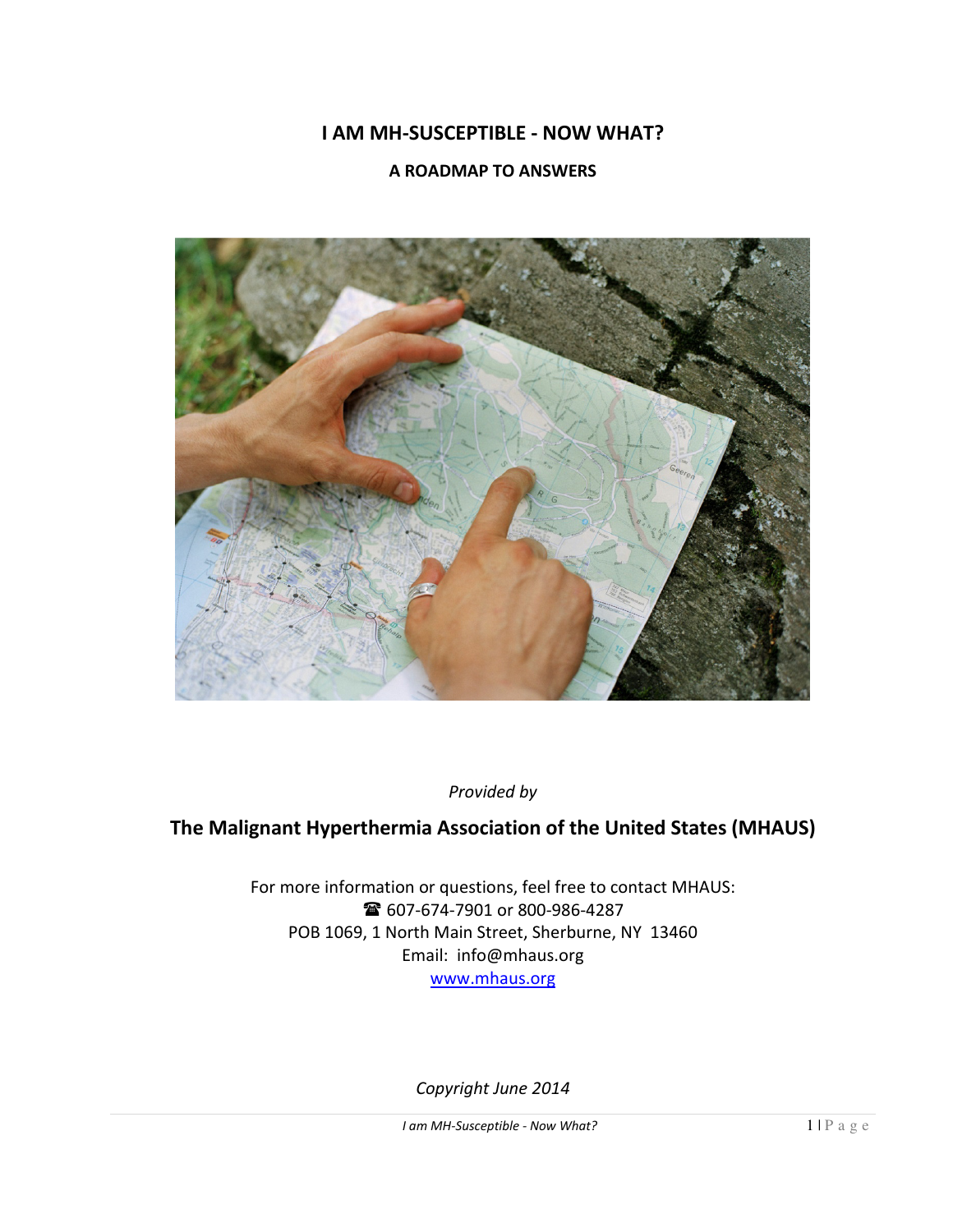# **TABLE OF CONTENTS**

| I am MH-susceptible (MHS) - NOW WHAT?                                                                                                 | Page 3    |
|---------------------------------------------------------------------------------------------------------------------------------------|-----------|
| <b>North American MH Registry of MHAUS Information</b><br><b>Connecting with Other MHS Individuals</b><br><b>What are my Options?</b> | Page 4    |
|                                                                                                                                       | Page 4    |
|                                                                                                                                       | Page 4    |
| <b>Muscle Biopsy Testing Information</b>                                                                                              | Page 4    |
| <b>MH Genetic Testing Information</b>                                                                                                 | Pages 5-7 |
| <b>Genetic Counselor Information and Resource</b><br><b>Insurance Coverage Information</b>                                            | Page 5    |
|                                                                                                                                       | Page 5    |
| <b>I Don't Want to be Tested Considerations</b>                                                                                       | Page 6    |
| <b>Healthcare Professionals Information</b>                                                                                           | Pages 6-7 |
| <b>MH Hotline and MHAUS Administration Info</b>                                                                                       | Pages 6-7 |
| <b>Additional Resource(s)</b>                                                                                                         | Page 7    |

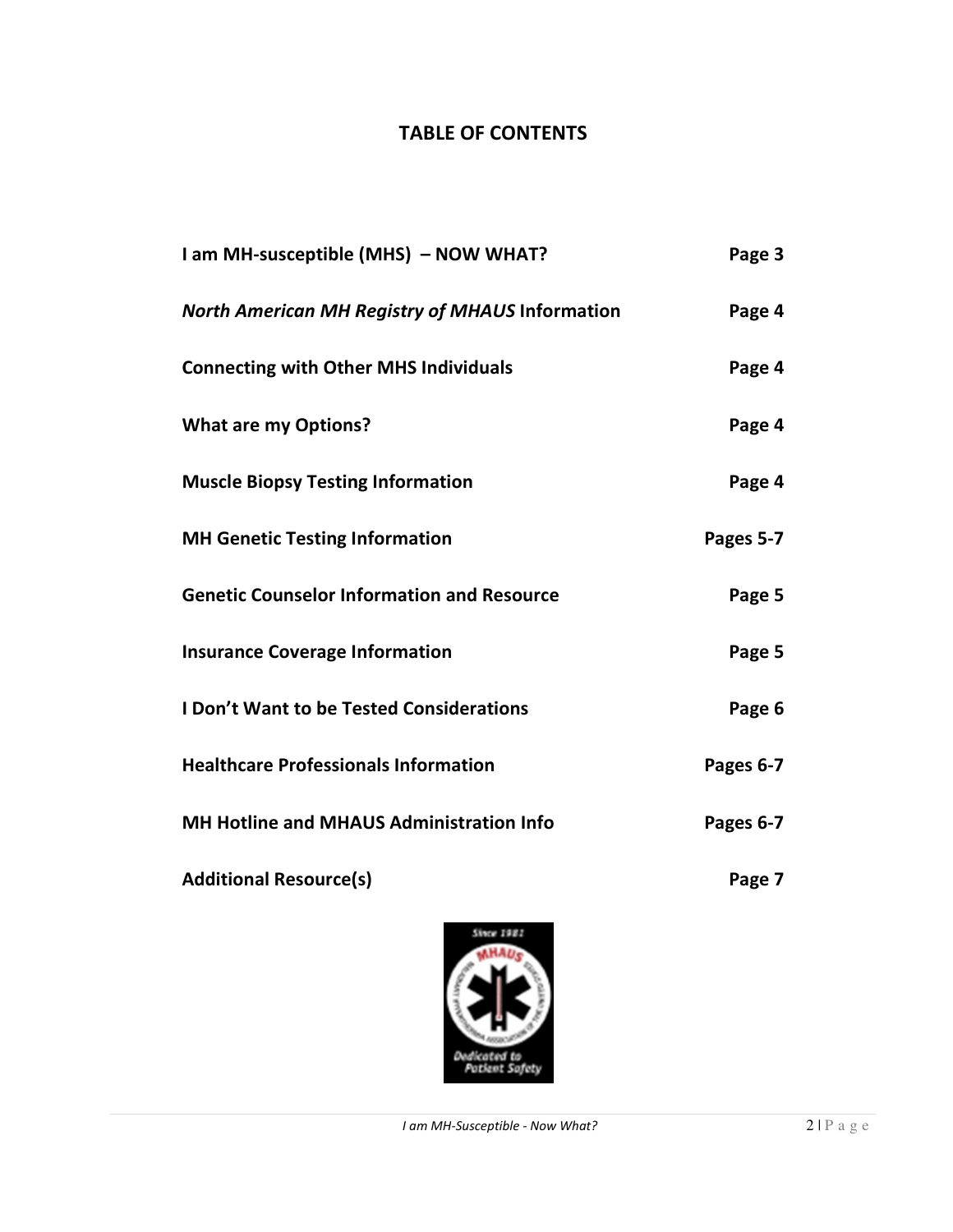# *I just found out I am MH-susceptible* **- - NOW WHAT?**



**TELL ME……** 

# **What does this mean to me and my family? Where can we find helpful resources and information? What is the difference between an MH muscle biopsy and MH genetic test? Which test is the best choice for me?**

First, **you have options** as to how to proceed and your personal preferences will govern which option you choose to pursue. Reading this resource is a good start.

# **Some things to think about as you consider your next steps:**

MH-susceptible (MHS) individuals do not outwardly "look" any different from anyone else….malignant hyperthermia (MH) usually happens in a surgical environment where gaseous anesthetics and/or succinylcholine, either of which could trigger the disorder, are used.

### **It may happen rapidly, gradually, or not at all** *in that particular surgical procedure***, then** *may develop* **during a later surgery, for some reason**.

Recent research is beginning to show that MHS patients may be at increased risk for exercise/exertion-related, heatstroke and other heat-related disorders – MHAUS is following this closely and will report more as it becomes available.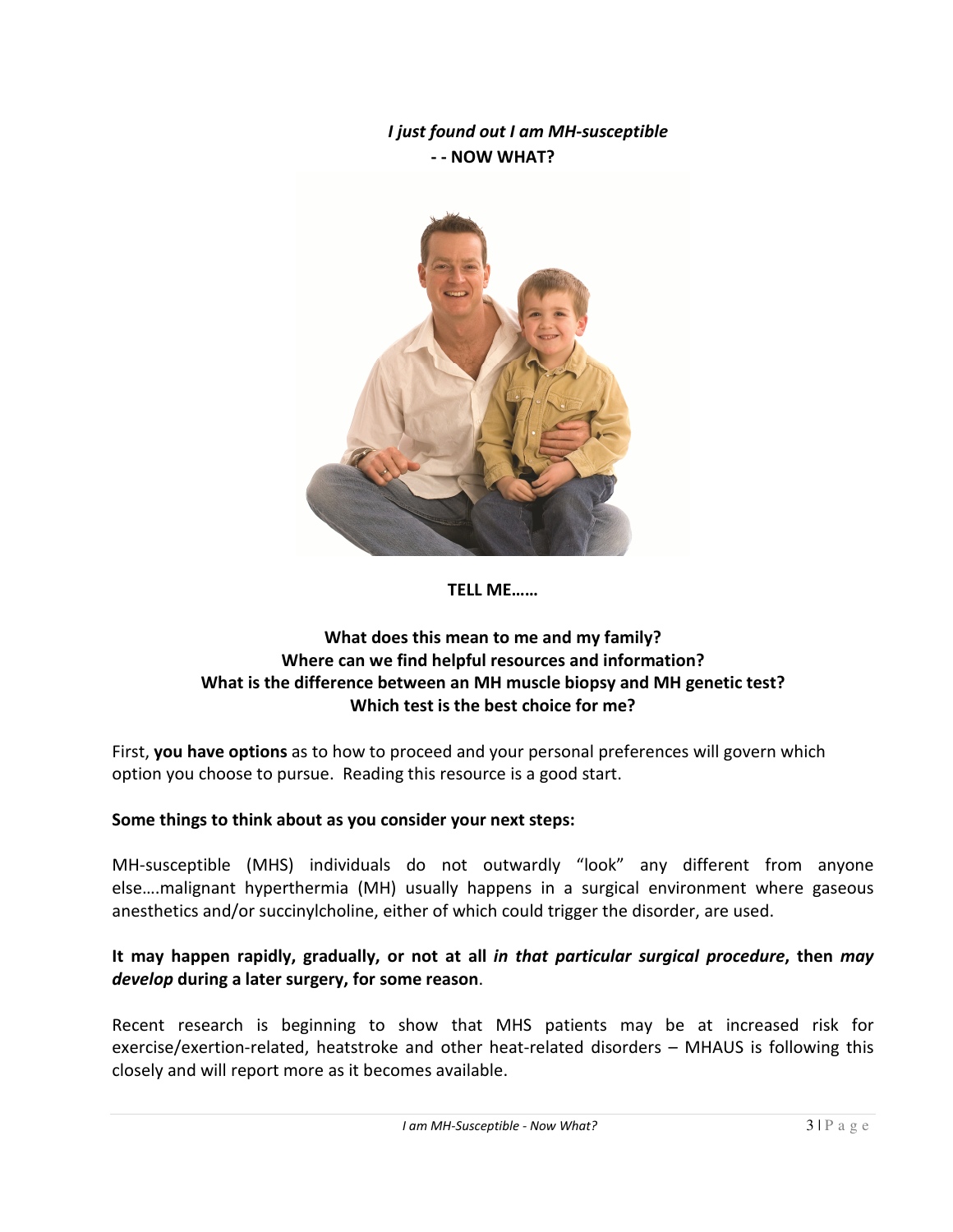# **IS THERE SOME PLACE THAT HAS HELPED WITH OTHER MH-SUSCEPTIBLE FAMILIES?**

We encourage all MHS individuals to contact the **North American MH Registry of MHAUS** via the link on the MHAUS website or by calling **888-274-7899.** Talk with staff there to determine if you should place your information in the database for future generations' use, as a resource, and for possible future MH research.

# **HOW CAN I CONNECT WITH OTHERS WHO HAVE THIS DISORDER TO "COMPARE NOTES?"**

MHAUS has an active **Patient Liaison Committee** involving other MHS individuals and their family members who have experienced the concerns and questions that follows an MH diagnosis and they could provide valuable insight and direction. Visit https://mhaus.site-ym.com/?page=PLC to connect with them and learn more about the group. There are also various **Chapter Groups** you can join on the MHAUS website – go to the "Get Involved" button at the top of the page.

### **WHAT ARE MY OPTIONS?**

You have choices as to what testing, if any, you may want to pursue in order to assure you have the most complete picture of what a malignant hyperthermia diagnosis means to you, your family and healthcare providers.

# **WHICH TESTING OPTIONS ARE AVAILABLE TO ME?**

### **MUSCLE BIOPSY TEST**

(**C**affeine **H**alothane **C**ontracture **T**est, or CHCT) is the gold standard MH test and provides the most relevant clinical data for healthcare professionals and your family, with 78% overall accuracy. This test is invasive and a small section of muscle is surgically removed from the thigh, taken immediately to that facility's lab for specifically-designed tests that subject the muscle section to MH triggers. Measurements are clinically taken to track the response levels of the muscle to the triggers in order to assess MH susceptibility level. A resource can be found at: http://www.mhaus.org/testing. Here you will be able to view an actual muscle biopsy procedure video and other related information. MH experts generally feel a child less than 10 years old is not a good candidate for CHCT testing.

**NOTE:** MH Muscle biopsies **cannot be done outside the CHCT testing centers listed on the MHAUS website.** Muscle MUST be processed immediately following removal from patient – at the same location!

**CHCT (muscle biopsy) testing is available in California, Maryland, Minnesota, North Carolina and Toronto**. See http://www.mhaus.org/testing/centers for current list and contact information.

Scheduling an MH muscle biopsy test may take from 2 – 8 weeks in order to coordinate the surgeon, anesthesia provider, and lab personnel for the procedure date. The testing center Director and staff will be very helpful with management of your appointment. Forms (*CHCT Test Form Information and Request for Medical Records*) you will need can be found at the MHAUS website at http://www.mhaus.org/patients-and-families/sample-letters.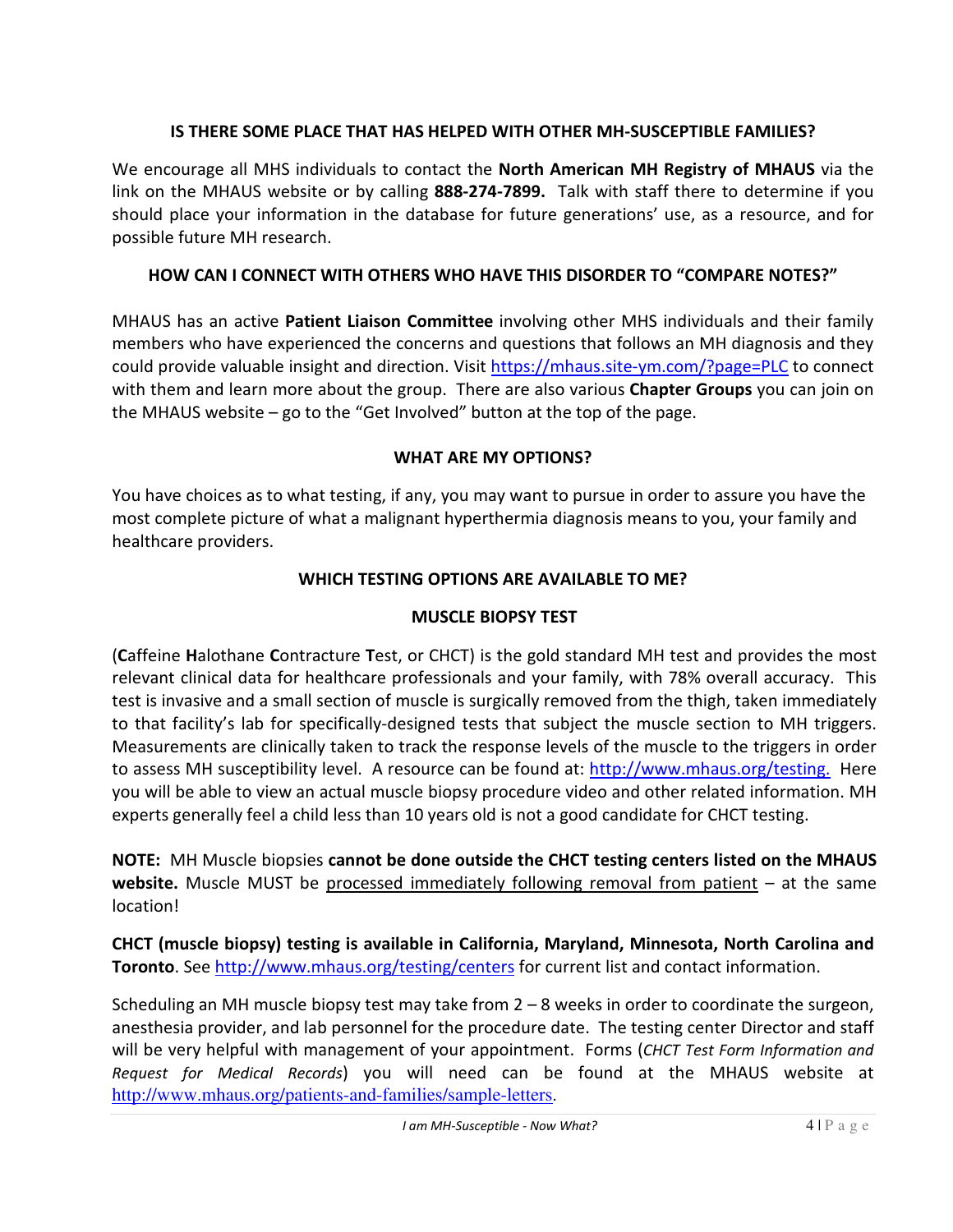### **MH GENETIC TEST**

**For this option, a genetic counselor is a good first contact!** Genetic testing may be the right choice for preventive and life planning measures, and to maximize your knowledge of the benefits and limitations of genetic testing. After consulting a genetic counselor, you may even determine genetic testing is not the appropriate first step for you and your family members.

Genetic counselors have the best sense of what items and data will be needed if you decide genetic testing is your chosen route for answers. If you know of a genetic counselor nearby, that may be your preferred place to start. If not, the *National Society of Genetic Counselors*' website at www.nsgc.org can help you locate a genetic counselor near you. **Important:** Insurance coverage for services rendered by a genetic counselor and for genetic testing differs from company to company and state to state. It is highly recommended you check with your personal insurance provider, when considering the genetic testing option, to determine what charges they will cover and what costs you personally might incur! Your genetic counselor may be able to help you in this process.

For instance, *Aetna* (www.aetna.com) considers genetic testing for MHS individuals medically necessary for either: 1) screening clinically confirmed MHS patients for variants in the RYR1 gene considered as causative for MH by the European Malignant Hyperthermia Group (EMHG) or 2) screening at-risk relatives of patients with clinically confirmed MHS for a known familial variant in the RYR1 gene considered causative by EMHG; *UnitedHealthcare* does reimburse for molecular diagnostic and genetic testing but, again, check your specific plan for what portion of the testing cost will be covered; *Blue Cross/Blue Shield* covers genetic testing if pre-authorized by the healthcare provider. Again, check your personal plan's specific parameters.

**Tip:** Be sure to **bring your insurance card with you** for this appointment to expedite the process.

MHAUS is presently aware of 3 genetic counselors who are experienced in MH genetics and have personally helped a number of MHS maneuver through the maze of genetic options and questions.

**Jennifer L. Geurts**, MS, CGC, Medical College of WI, Human & Molecular Genetics Center, Milwaukee, WI 53226  $^{\circ}$  (414) 456-5889, jgeurts@mcw.edu

**Deanna Steele**, LCGC, Magee-Womens Hospital of UPMC, Pittsburgh, PA  $\mathbf{\mathcal{R}}$  (800) 454-8155, x3, then 5 dsteele@mail.magee.edu

**Christina Zaleski**, MS, CGC, PreventionGenetics, Marshfield, WI 715-387-0484, x158 christina.zaleski@preventiongenetics.com

After speaking with a genetic counselor, and if they agree that genetic testing is the right path for your personal situation, you will be given an important **Letter of Medical Necessity** to share with your contact at your insurance company; it outlines the specific codes your insurance provider will need to: 1) consider your eligibility and 2) determine how much they will cover based on your personal situation and plan for their pre-authorization.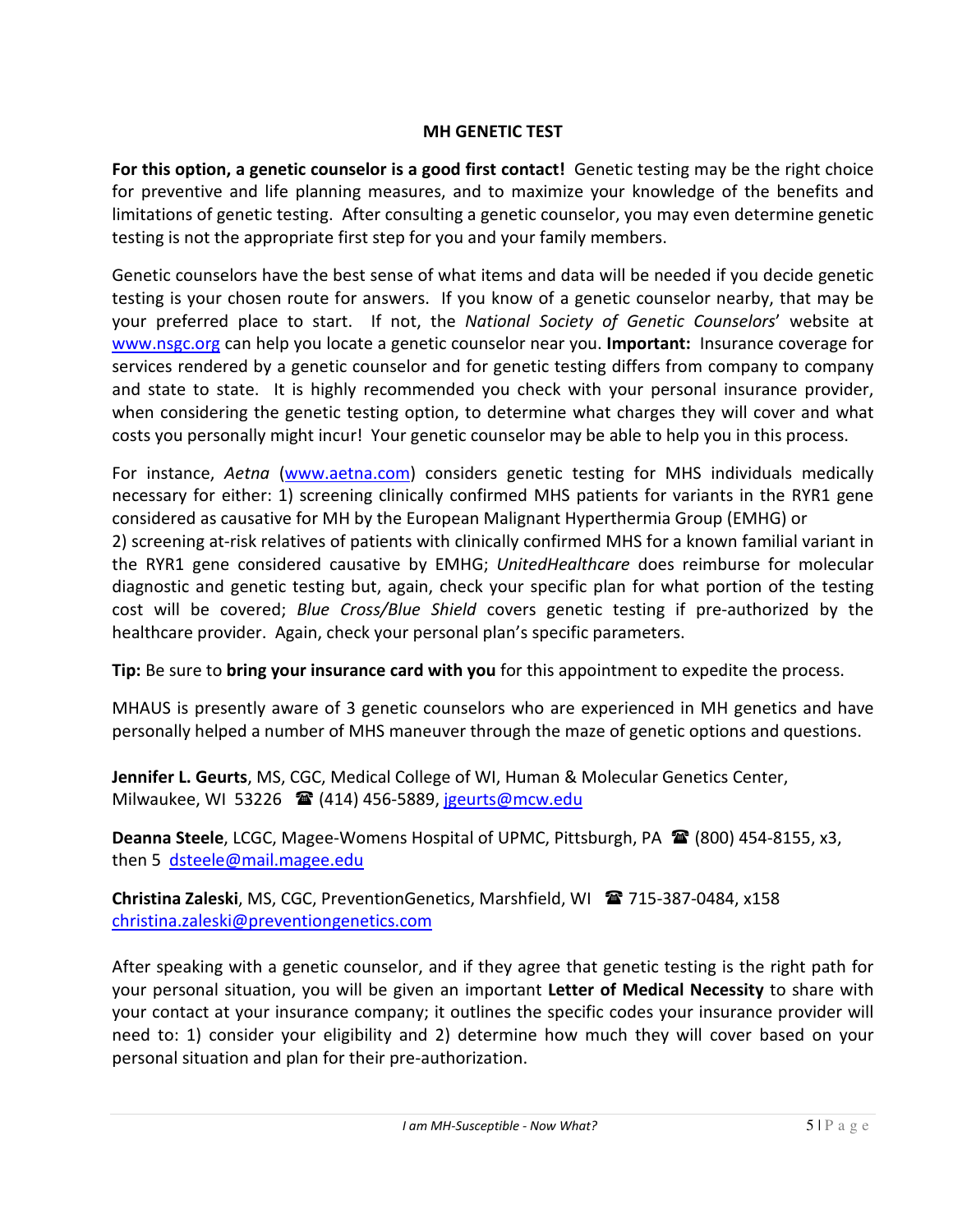A template of this letter is available on the MHAUS website on the Testing page at http://www.mhaus.org/patients-and-families/sample-letters (Fill in the blanks with information provided by the genetic counselor and print or download, as needed.)

If, after considering what is covered in your particular case, you decide you should move forward with an MH genetic test, your genetic counselor will help you by arranging the following steps:

- 1) set up a blood draw **(a doctor's prescription is required)**
- 2) send it to an suitable genetic testing laboratory
- 3) request results to be sent to your genetic counselor & physician(s)
- 4) interpret the results
- 5) explain the results to you over the phone or at a follow up appointment and then help you assess future health plans

### **I DON'T WANT TO BE TESTED AND CHOOSE TO JUST CONSIDER MYSELF MH-SUSCEPTIBLE**

Should you choose not to be tested and prefer to consider yourself MH-susceptible, this is another option available to you. MHAUS recommends verifying this through testing, but the choice is yours.

If you decide to take this path, **please be sure to make it a point to alert your family members and healthcare professionals involved in your care of this personal health concern.** It is recommended that all MH-susceptible individuals inform their surgeon and anesthesiologist of their MHS status prior to undergoing any in-hospital or outpatient procedure. MHAUS has letters available on our website pre-formatted for your use to send to those who should know of your MH susceptibility and we encourage you to feel free to use them. Additionally, an MH ID tag of some sort is highly recommended to speak for you if you should ever become unable to speak for yourself. A link to MedicAlert's ID tag program can be found on the MHAUS website [http://www.medicalert.org/groups/malignant%20\_hyperthermia]. **Be prepared!** 

#### **FOR HEALTHCARE PROFESSIONALS**

All healthcare professionals dealing with an MH-susceptible patient are encouraged to openly communicate and share the above resources with their patient to assist in determining which testing options are indicated in their particular situation, as well as genetic counselor resources to help in their search for answers, insight, and further discussion.

MHAUS provides a free 24/7/365 MH Hotline at **800-644-9737** (within North America and 209-417- 3722 outside North America) with MH experts available to help keep your patient safe when MH unexpectedly strikes.